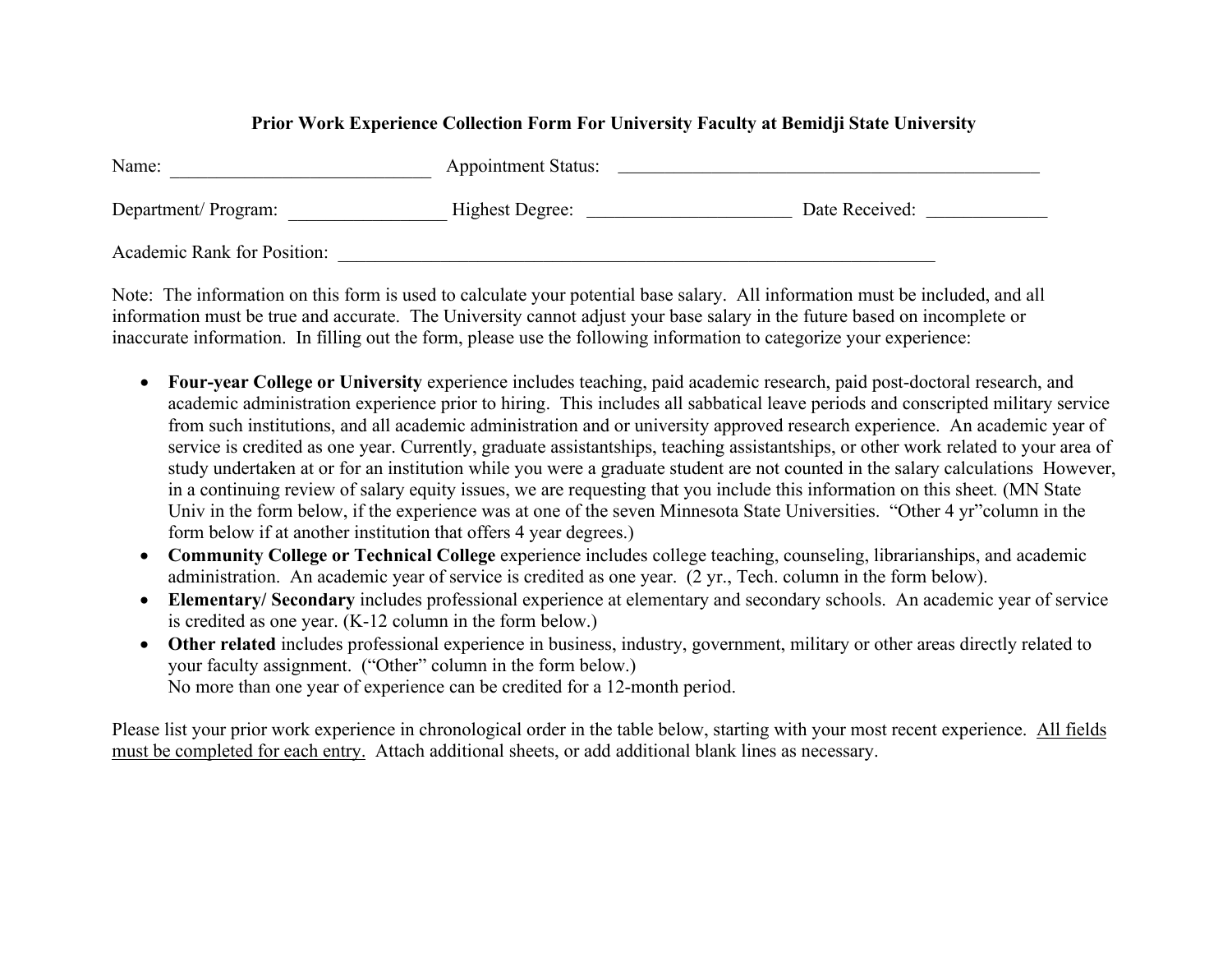|                    |                        |                                                         |                                                                        |             |                                |                                      | Mark the appropriate column for each<br>line of experience |               |                          |        |       |
|--------------------|------------------------|---------------------------------------------------------|------------------------------------------------------------------------|-------------|--------------------------------|--------------------------------------|------------------------------------------------------------|---------------|--------------------------|--------|-------|
| Begin<br>Mo/<br>Yr | End<br>$\rm Mo/$<br>Yr | Job Title/<br>Teaching Discipline or<br>Job Description | Academic<br>Rank<br>(if applicable)<br>list "GA" if<br>grad. assistant | Institution | $\frac{0}{0}$<br>full-<br>time | Calc.<br>Years<br>% X<br>#<br>years) | MN<br>State<br>Univ                                        | Other<br>4 yr | $2 \text{ yr}$ ,<br>Tech | $K-12$ | Other |
|                    |                        |                                                         |                                                                        |             |                                |                                      |                                                            |               |                          |        |       |
|                    |                        |                                                         |                                                                        |             |                                |                                      |                                                            |               |                          |        |       |
|                    |                        |                                                         |                                                                        |             |                                |                                      |                                                            |               |                          |        |       |
|                    |                        |                                                         |                                                                        |             |                                |                                      |                                                            |               |                          |        |       |